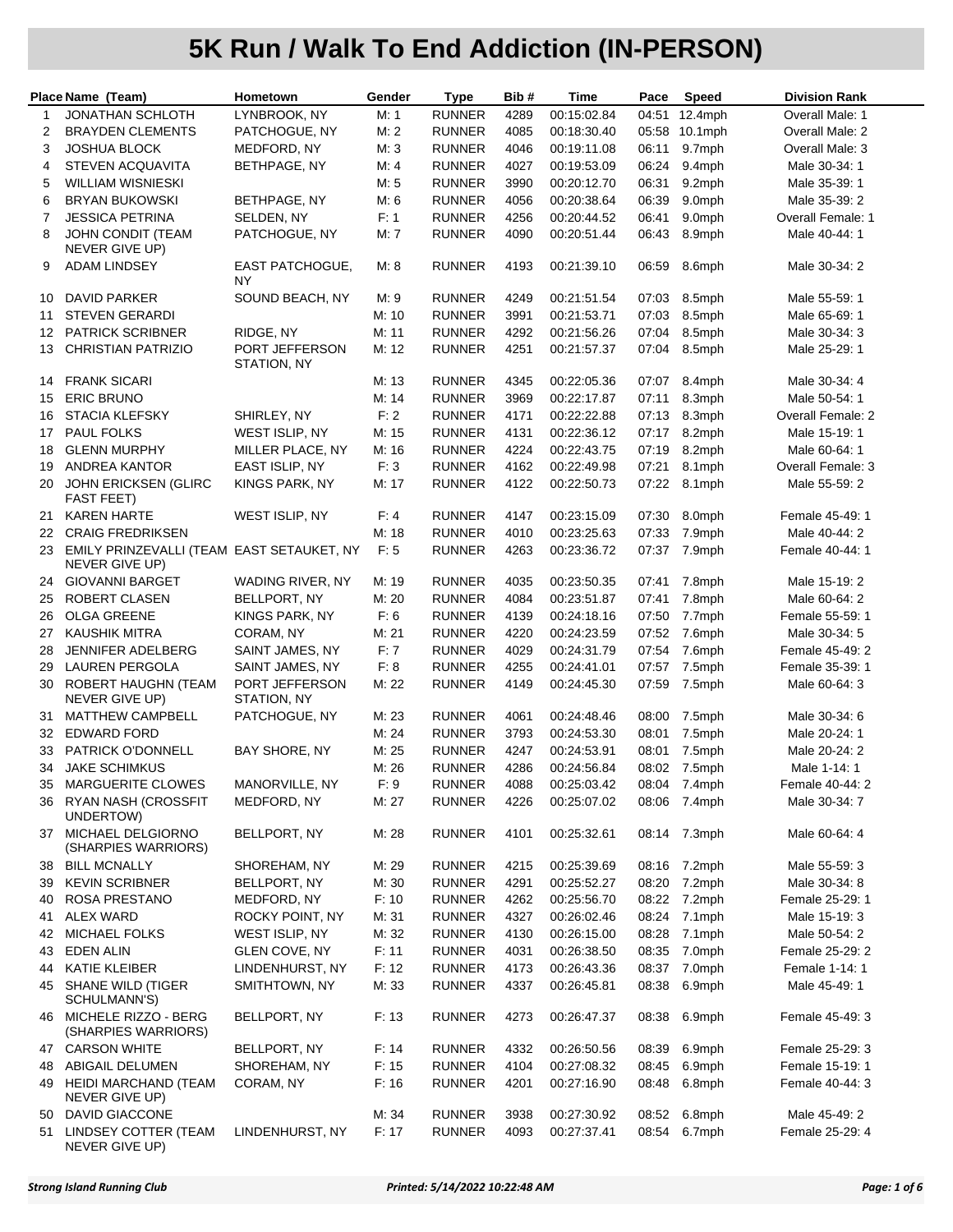|          | Place Name (Team)                                        | Hometown                       | Gender         | <b>Type</b>                    | Bib#         | Time                       | Pace           | <b>Speed</b>     | <b>Division Rank</b>               |
|----------|----------------------------------------------------------|--------------------------------|----------------|--------------------------------|--------------|----------------------------|----------------|------------------|------------------------------------|
|          | 52 KIM OUTSEN (TEAM NEVER SHIRLEY, NY                    |                                | F: 18          | <b>RUNNER</b>                  | 4245         | 00:27:37.63                | 08:54          | 6.7mph           | Female 25-29: 5                    |
|          | GIVE UP)                                                 |                                |                |                                |              |                            |                |                  |                                    |
| 53       | <b>CRAIG BERMANN</b>                                     | PATCHOGUE, NY                  | M: 35          | <b>RUNNER</b>                  | 4038         | 00:27:52.58                | 08:59          | 6.7mph           | Male 45-49: 3                      |
| 54       | <b>MARGARET DIXON</b>                                    | WEST ISLIP, NY                 | F: 19          | <b>RUNNER</b>                  | 4112         | 00:27:52.75                | 08:59          | 6.7mph           | Female 50-54: 1                    |
| 55       | RACHEL CONE                                              | HOLBROOK, NY                   | F: 20          | <b>RUNNER</b>                  | 4091         | 00:27:56.40                | 09:00          | 6.7mph           | Female 50-54: 2                    |
| 56       | NICOLE KOMOROWSKI                                        | MANORVILLE, NY                 | F: 21          | <b>RUNNER</b>                  | 4179         | 00:28:04.71                | 09:03          | 6.6mph           | Female 30-34: 1                    |
| 57       | <b>JULIA KELLEHER</b>                                    | <b>BABYLON, NY</b>             | F: 22          | <b>RUNNER</b>                  | 4167         | 00:28:15.85                | 09:07          | 6.6mph           | Female 20-24: 1                    |
| 58       | <b>LAURIE BERRETTA</b><br>AMANDA OPPEL                   | PATCHOGUE, NY                  | F: 23<br>F: 24 | <b>RUNNER</b><br><b>RUNNER</b> | 4040<br>3992 | 00:28:16.67<br>00:28:19.53 | 09:07<br>09:08 | 6.6mph<br>6.6mph | Female 35-39: 2<br>Female 40-44: 4 |
| 59<br>60 | KATHERINE GIOVINCO                                       | BAYPORT, NY                    | F: 25          | <b>RUNNER</b>                  | 4136         | 00:28:22.97                | 09:09          | 6.6mph           | Female 40-44: 5                    |
| 61       | <b>JESSICA KELLEHER</b>                                  | CUTCHOGUE, NY                  | F: 26          | <b>RUNNER</b>                  | 4166         | 00:28:27.50                | 09:10          | 6.5mph           | Female 35-39: 3                    |
| 62       | PETE ONEAL                                               |                                | M: 36          | <b>RUNNER</b>                  | 3928         | 00:28:36.22                | 09:13          | 6.5mph           | Male 35-39: 3                      |
| 63       | <b>MICHELLE MARS</b>                                     | PATCHOGUE, NY                  | F: 27          | <b>RUNNER</b>                  | 4205         | 00:28:36.54                | 09:13          | 6.5mph           | Female 35-39: 4                    |
| 64       | NANCY COOK (TEAM                                         | SHIRLEY, NY                    | F: 28          | <b>RUNNER</b>                  | 4092         | 00:28:37.34                | 09:13          | 6.5mph           | Female 45-49: 4                    |
|          | NEVER GIVE UP)                                           |                                |                |                                |              |                            |                |                  |                                    |
| 65       | <b>MICHAEL DEGORE</b>                                    |                                | M: 37          | <b>RUNNER</b>                  | 3934         | 00:28:39.18                | 09:14          | 6.5mph           | Male 25-29: 2                      |
| 66       | <b>NELSON MONTOYA</b>                                    | <b>EAST PATCHOGUE,</b><br>NY   | M: 38          | <b>RUNNER</b>                  | 4221         | 00:28:40.20                | 09:14          | 6.5mph           | Male 35-39: 4                      |
| 67       | <b>CRAIG LONIGRO</b>                                     |                                | M: 39          | <b>RUNNER</b>                  | 3981         | 00:28:42.87                | 09:15          | 6.5mph           | Male 50-54: 3                      |
| 68       | <b>MARTIN MEEHAN</b>                                     | BAY SHORE, NY                  | M: 40          | <b>RUNNER</b>                  | 4217         | 00:28:46.02                | 09:16          | 6.5mph           | Male 70-99: 1                      |
| 69       | <b>NANCY KALLIMANIS</b>                                  | <b>GLEN COVE, NY</b>           | F: 29          | <b>RUNNER</b>                  | 4161         | 00:28:51.77                | 09:18          | 6.4mph           | Female 25-29: 6                    |
| 70       | SARAH PELTZ                                              | GLEN COVE, NY                  | F: 30          | <b>RUNNER</b>                  | 4252         | 00:28:51.91                | 09:18          | 6.4mph           | Female 25-29: 7                    |
| 71       | <b>SHANNON CARNEY</b>                                    | BLUE POINT, NY                 | F: 31          | <b>RUNNER</b>                  | 4067         | 00:29:02.93                | 09:22          | 6.4mph           | Female 1-14: 2                     |
| 72       | <b>CHRISTOPHER BAISLEY</b>                               | SELDEN, NY                     | M: 41          | <b>RUNNER</b>                  | 4033         | 00:29:04.23                | 09:22          | 6.4mph           | Male 40-44: 3                      |
| 73       | <b>KARA HAHN</b>                                         | <b>EAST SETAUKET, NY</b>       | F: 32          | <b>RUNNER</b>                  | 4140         | 00:29:06.63                | 09:23          | 6.4mph           | Female 50-54: 3                    |
| 74       | ALEXANDRIA FAIRCHILD                                     | PATCHOGUE, NY                  | F: 33          | <b>RUNNER</b>                  | 4124         | 00:29:08.56                | 09:24          | 6.4mph           | Female 30-34: 2                    |
| 75       | <b>MARK DIBENEDETTO</b>                                  | EAST SETAUKET, NY              | M: 42          | <b>RUNNER</b>                  | 4109         | 00:29:14.04                | 09:25          | 6.4mph           | Male 60-64: 5                      |
| 76       | <b>ANDREA RE</b>                                         | EAST SETAUKET, NY              | F: 34          | <b>RUNNER</b>                  | 4267         | 00:29:16.79                | 09:26          | 6.4mph           | Female 30-34: 3                    |
| 77       | <b>KAITLYN LEO</b>                                       | RONKONKOMA, NY                 | F: 35          | <b>RUNNER</b>                  | 4188         | 00:29:20.61                | 09:27          | 6.3mph           | Female 25-29: 8                    |
| 78       | <b>KATHLEEN LONG</b>                                     |                                | F: 36          | <b>RUNNER</b>                  | 3993         | 00:29:23.85                | 09:28          | 6.3mph           | Female 45-49: 5                    |
| 79       | <b>NISH VISWANATH</b>                                    | NESCONSET, NY                  | M: 43          | <b>RUNNER</b>                  | 4325         | 00:29:24.11                | 09:29          | 6.3mph           | Male 20-24: 3                      |
| 80       | JAMES SOKOL                                              | NORTH BABYLON,<br>ΝY           | M: 44          | <b>RUNNER</b>                  | 4298         | 00:29:26.73                | 09:29          | 6.3mph           | Male 60-64: 6                      |
| 81       | ALLISON JERAN                                            | ISLIP, NY                      | F: 37          | <b>RUNNER</b>                  | 4159         | 00:29:27.06                | 09:30          | 6.3mph           | Female 55-59: 2                    |
| 82       | STEPHEN KAPUSTKA                                         |                                | M: 45          | <b>RUNNER</b>                  | 3961         | 00:29:28.18                | 09:30          | 6.3mph           | Male 65-69: 2                      |
| 83       | DOMINIQUE RAGAN (IN THE ROCKY POINT, NY<br>NICK OF TIME) |                                | F: 38          | <b>RUNNER</b>                  | 3917         | 00:29:28.42                | 09:30          | 6.3mph           | Female 30-34: 4                    |
| 84       | <b>MAGGIE PORCELLI</b>                                   |                                | F: 39          | <b>RUNNER</b>                  | 4351         | 00:29:29.21                | 09:30          | 6.3mph           | Female 30-34: 5                    |
| 85       | KATHLEEN CERGOL                                          | MILLER PLACE, NY               | F: 40          | <b>RUNNER</b>                  | 4077         | 00:29:33.47                | 09:32          | 6.3mph           | Female 55-59: 3                    |
| 86       | <b>JAMES VORBACH</b>                                     | HAUPPAUGE, NY                  | M: 46          | <b>RUNNER</b>                  | 4326         | 00:29:35.23                | 09:32          | 6.3mph           | Male 65-69: 3                      |
| 87       | DOREEN WEBER                                             | ROCKY POINT, NY                | F: 41          | <b>RUNNER</b>                  | 4329         | 00:29:41.93                | 09:34          | 6.3mph           | Female 40-44: 6                    |
| 88       | <b>CHRISTOPHER</b>                                       | FARMINGDALE, NY                | M: 47          | <b>RUNNER</b>                  | 4253         | 00:29:48.12                | 09:36          | 6.2mph           | Male 55-59: 4                      |
|          | PENDERGAST (TEAM<br>NEVER GIVE UP)                       |                                |                |                                |              |                            |                |                  |                                    |
|          | 89 ADELINE GIATTINO                                      | PORT JEFFERSON                 | F: 42          | <b>RUNNER</b>                  | 4135         | 00:29:58.79                | 09:40          | 6.2mph           | Female 55-59: 4                    |
| 90       | <b>JAMES LEONELLI (TIGER</b>                             | STATION, NY<br>PATCHOGUE, NY   | M: 48          | <b>RUNNER</b>                  | 4189         | 00:30:05.56                |                | 09:42 6.2mph     | Male 35-39: 5                      |
|          | SCHULMANN'S)                                             |                                |                |                                |              |                            |                |                  |                                    |
| 91       | <b>JAY MANRO</b>                                         |                                | M: 49          | <b>RUNNER</b>                  | 3978         | 00:30:07.25                |                | 09:42 6.2mph     | Male 45-49: 4                      |
|          | 92 ANN KAZAKS                                            | PATCHOGUE, NY                  | F: 43          | <b>RUNNER</b>                  | 4163         | 00:30:08.80                | 09:43          | 6.2mph           | Female 60-64: 1                    |
| 93       | ANGELINA HALL                                            | HOLBROOK, NY                   | F: 44          | <b>RUNNER</b>                  | 4141         | 00:30:13.57                | 09:45          | 6.2mph           | Female 30-34: 6                    |
| 94       | <b>HOPE MORELLI</b>                                      |                                | F: 45          | <b>RUNNER</b>                  | 4352         | 00:30:15.12                | 09:45          | 6.1mph           | Female 1-14: 3                     |
| 95       | <b>SAMATHA DOMKE</b>                                     |                                | F: 46          | <b>RUNNER</b>                  | 3987         | 00:30:21.12                | 09:47          | 6.1mph           | Female 30-34: 7                    |
| 96       | <b>JOHN BRACCHI</b>                                      |                                | M:50           | <b>RUNNER</b>                  | 3985         | 00:30:22.07                | 09:47          | 6.1mph           | Male 40-44: 4                      |
| 97       | DOMENIQUE DEROSA                                         | RIDGE, NY                      | F: 47          | <b>RUNNER</b>                  | 4108         | 00:30:23.17                | 09:48          | 6.1mph           | Female 30-34: 8                    |
|          | 98 CASSANDRA CHIN (TEAM<br>NEVER GIVE UP)                | RIDGE, NY                      | F: 48          | <b>RUNNER</b>                  | 4080         | 00:30:33.96                | 09:51          | 6.1mph           | Female 30-34: 9                    |
| 99       | <b>TY SCHIMKUS</b>                                       |                                | M: 51          | <b>RUNNER</b>                  | 4288         | 00:30:49.57                | 09:56          | 6.0mph           | Male 1-14: 2                       |
|          | 100 SUE SCHELLING                                        | MEDFORD, NY                    | F: 49          | <b>RUNNER</b>                  | 4284         | 00:31:18.14                | 10:05          | 5.9mph           | Female 55-59: 5                    |
|          | 101 CHELSEA BERNESBY<br>(TEAM NEVER GIVE UP)             | <b>ROCKVILLE</b><br>CENTRE, NY | F: 50          | <b>RUNNER</b>                  | 4039         | 00:31:32.47                | 10:10          | 5.9mph           | Female 25-29: 9                    |
|          | 102 SAM RYAN                                             |                                | F: 51          | <b>RUNNER</b>                  | 3949         | 00:31:35.90                | 10:11          | 5.9mph           | Female 50-54: 4                    |
|          | 103 JACKIE OCONNOR (T93)                                 | HOLBROOK, NY                   | F: 52          | <b>RUNNER</b>                  | 4237         | 00:31:39.32                | 10:12          | 5.9mph           | Female 35-39: 5                    |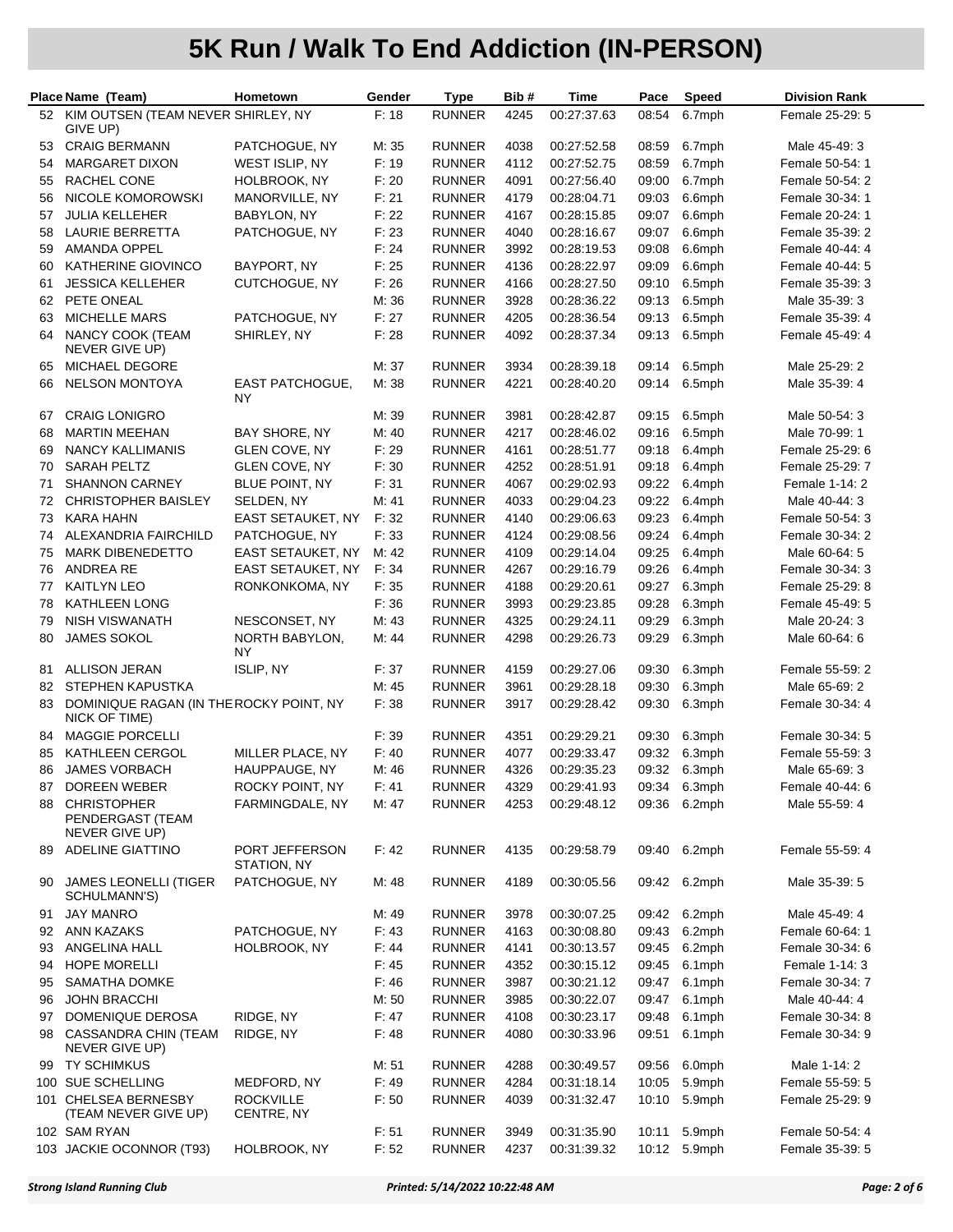|     | Place Name (Team)                                                                   | Hometown                    | Gender         | <b>Type</b>                    | Bib#         | Time                       | Pace           | Speed            | <b>Division Rank</b>             |  |
|-----|-------------------------------------------------------------------------------------|-----------------------------|----------------|--------------------------------|--------------|----------------------------|----------------|------------------|----------------------------------|--|
|     | 104 MEL OUTSEN (TEAM NEVERMASTIC BEACH, NY<br>GIVE UP)                              |                             | F: 53          | <b>RUNNER</b>                  | 4246         | 00:31:47.11                | 10:15          | 5.9mph           | Female 25-29: 10                 |  |
|     | 105 TOBI WEINSTEIN                                                                  | NESCONSET, NY               | F: 54          | <b>RUNNER</b>                  | 4330         | 00:31:57.52                | 10:18          | 5.8mph           | Female 55-59: 6                  |  |
|     | 106 GRETCHEN INFANZA                                                                |                             | F: 55          | <b>RUNNER</b>                  | 4009         | 00:31:58.56                | 10:18          | 5.8mph           | Female 35-39: 6                  |  |
| 107 | <b>BRANDON RULAND</b>                                                               | AMITYVILLE, NY              | M: 52          | <b>RUNNER</b>                  | 4279         | 00:32:03.30                | 10:20          | 5.8mph           | Male 40-44: 5                    |  |
|     | 108 NATHANIEL ZBAIDA                                                                |                             | M: 53          | <b>RUNNER</b>                  | 3004         | 00:32:05.05                | 10:20          | 5.8mph           | Male 20-24: 4                    |  |
|     | 109 URSULA PENDERGAST<br>(TEAM NEVER GIVE UP)                                       | FARMINGDALE, NY             | F: 56          | <b>RUNNER</b>                  | 4254         | 00:32:36.90                | 10:31          | 5.7mph           | Female 55-59: 7                  |  |
|     | 110 PRIYANKA SHARMA                                                                 | CORAM, NY                   | F: 57          | <b>RUNNER</b>                  | 4294         | 00:33:03.90                | 10:39          | 5.6mph           | Female 30-34: 10                 |  |
|     | 111 NEIL ROBINSON                                                                   | MANHASSET, NY               | M: 54          | <b>RUNNER</b>                  | 4274         | 00:33:13.45                | 10:43          | 5.6mph           | Male 70-99: 2                    |  |
|     | 112 WESLEY FITZPATRICK                                                              | SMITHTOWN, NY               | M: 55          | <b>RUNNER</b>                  | 4128         | 00:33:14.02                | 10:43          | 5.6mph           | Male 1-14: 3                     |  |
|     | 113 GAVIN FITZPATRICK                                                               | SMITHTOWN, NY               | M: 56          | <b>RUNNER</b>                  | 4127         | 00:33:14.61                | 10:43          | 5.6mph           | Male 40-44: 6                    |  |
|     | 114 PATRICIA PORCELLI (IN THEPATCHOGUE, NY<br>NICK OF TIME)                         |                             | F: 58          | <b>RUNNER</b>                  | 4260         | 00:33:18.12                | 10:44          | 5.6mph           | Female 65-69: 1                  |  |
|     | 115 THOMAS CAVANAUGH                                                                |                             | M: 57          | <b>RUNNER</b>                  | 3927         | 00:33:27.54                | 10:47          | 5.6mph           | Male 30-34: 9                    |  |
|     | 116 WILLIAM ESTES (VICTORY<br>RP - SHIRLEY)                                         | <b>EAST MORICHES,</b><br>NY | M: 58          | <b>RUNNER</b>                  | 4123         | 00:33:42.57                | 10:52          | 5.5mph           | Male 30-34: 10                   |  |
|     | 117 ADAM DELUMEN                                                                    | SHOREHAM, NY                | M: 59          | <b>RUNNER</b>                  | 4105         | 00:33:45.35                | 10:53          | 5.5mph           | Male 50-54: 4                    |  |
|     | 118 DEBORAH CLANCY                                                                  | CUTCHOGUE, NY               | F: 59          | <b>RUNNER</b>                  | 4082         | 00:33:47.39                | 10:53          | 5.5mph           | Female 35-39: 7                  |  |
|     | 119 CHRISTINE MANGIAMELE                                                            | WADING RIVER, NY            | F: 60          | <b>RUNNER</b>                  | 4199         | 00:33:47.86                | 10:54          | 5.5mph           | Female 40-44: 7                  |  |
|     | 120 NATALIE TODD                                                                    | CUTCHOGUE, NY               | F: 61          | <b>RUNNER</b>                  | 4307         | 00:33:50.07                | 10:54          | 5.5mph           | Female 50-54: 5                  |  |
| 121 | <b>SUSAN HELLEIS</b>                                                                | PATCHOGUE, NY               | F: 62          | <b>RUNNER</b>                  | 4151         | 00:33:52.48                | 10:55          | 5.5mph           | Female 60-64: 2                  |  |
|     | 122 KAYLIN CAVALIERE                                                                | SHOREHAM, NY                | F: 63          | <b>RUNNER</b>                  | 4075         | 00:34:06.04                | 11:00          | 5.5mph           | Female 20-24: 2                  |  |
|     | 123 ALEX RENNIE (IN THE NICK PATCHOGUE, NY<br>OF TIME)                              |                             | M: 60          | <b>RUNNER</b>                  | 4269         | 00:34:37.49                | 11:10          | 5.4mph           | Male 15-19: 4                    |  |
|     | <b>124 KRISTIN MILIUS</b>                                                           |                             | F: 64          | <b>RUNNER</b>                  | 3958         | 00:34:46.59                | 11:13          | 5.3mph           | Female 50-54: 6                  |  |
|     | 125 ERIKA SWYLER                                                                    | SOUND BEACH, NY             | F: 65          | <b>RUNNER</b>                  | 4301         | 00:34:51.22                | 11:14          | 5.3mph           | Female 40-44: 8                  |  |
|     | 126 MARIELLE LAFOND (TRIALS MILLER PLACE, NY<br>TO TRIUMPHS)                        |                             | F: 66          | <b>RUNNER</b>                  | 4183         | 00:35:01.11                | 11:17          | 5.3mph           | Female 25-29: 11                 |  |
|     | 127 MICHAEL DIXON                                                                   | WEST ISLIP, NY              | M: 61          | <b>RUNNER</b>                  | 4113         | 00:35:03.75                | 11:18          | 5.3mph           | Male 20-24: 5                    |  |
|     | 128 ALICIA NICHOLSON                                                                | PATCHOGUE, NY               | F: 67          | <b>RUNNER</b>                  | 4229         | 00:35:03.81                | 11:18          | 5.3mph           | Female 30-34: 11                 |  |
|     | 129 DOM D'ACHILLE                                                                   | WEST ISLIP, NY              | M: 62          | <b>RUNNER</b>                  | 4099         | 00:35:20.35                | 11:23          | 5.3mph           | Male 55-59: 5                    |  |
|     | 130 NORMA FRIEDMAN                                                                  | DEER PARK, NY               | F: 68          | <b>RUNNER</b>                  | 4132         | 00:35:28.46                | 11:26          | 5.2mph           | Female 55-59: 8                  |  |
| 131 | PHIL HARRINGTON                                                                     | MILLER PLACE, NY            | M: 63          | <b>RUNNER</b>                  | 4146         | 00:35:54.26                | 11:34          | 5.2mph           | Male 65-69: 4                    |  |
|     | 132 RICHARD AFANADOR                                                                | <b>GARDEN CITY, NY</b>      | M: 64          | <b>RUNNER</b>                  | 4030         | 00:35:57.84                | 11:36          | 5.2mph           | Male 50-54: 5                    |  |
|     | 133 DANIELLE KOLIN                                                                  | PATCHOGUE, NY               | F: 69          | <b>RUNNER</b>                  | 4177<br>4234 | 00:35:59.48                | 11:36          | 5.2mph           | Female 35-39: 8                  |  |
| 135 | 134 ELEANOR NIX<br><b>JIMMY VERNEY</b>                                              | PATCHOGUE, NY               | F: 70<br>M: 65 | <b>RUNNER</b><br><b>RUNNER</b> | 3941         | 00:36:18.49<br>00:36:40.19 | 11:42<br>11:49 | 5.1mph<br>5.1mph | Female 50-54: 7<br>Male 50-54: 6 |  |
| 136 | <b>SARA SCHIMKUS</b>                                                                |                             | F: 71          | <b>RUNNER</b>                  | 4287         | 00:36:52.23                | 11:53          | 5.0mph           | Female 35-39: 9                  |  |
|     | 137 BRYAN OUTSEN (TEAM                                                              | FARMINGVILLE, NY            | M: 66          | <b>RUNNER</b>                  | 4244         | 00:36:56.07                | 11:54          | 5.0mph           | Male 20-24: 6                    |  |
|     | NEVER GIVE UP)                                                                      |                             |                |                                |              |                            |                |                  |                                  |  |
|     | 138 AMY MANNINO                                                                     | BAY SHORE, NY               | F: 72          | <b>RUNNER</b>                  | 4200         | 00:37:03.38                |                | 11:57 5.0mph     | Female 45-49: 6                  |  |
|     | 139 PATTY ROJAS (TIGER<br>SCHULMANN'S)                                              | HAUPPAUGE, NY               | F: 73          | <b>RUNNER</b>                  | 4275         | 00:37:20.89                | 12:02          | 5.0mph           | Female 50-54: 8                  |  |
|     | 140 PAUL SMESTER<br>141 CONNIE HAVENS                                               | EASTPORT, NY                | M: 67<br>F: 74 | <b>RUNNER</b><br><b>RUNNER</b> | 4348         | 00:37:22.01<br>00:37:28.27 | 12:03<br>12:05 | 5.0mph<br>5.0mph | Male 50-54: 7<br>Female 55-59: 9 |  |
|     | 142 FRANK TRAINOR                                                                   | ROCKY POINT, NY             | M: 68          | <b>RUNNER</b>                  | 4150<br>4309 | 00:37:35.17                | 12:07          | 4.9mph           | Male 60-64: 7                    |  |
|     | 143 THERESA DIBENEDETTO                                                             | EAST SETAUKET, NY           | F: 75          | <b>RUNNER</b>                  | 4110         | 00:37:51.36                | 12:12          | 4.9mph           | Female 60-64: 3                  |  |
|     | 144 DANA WEINSTEIN                                                                  |                             | F: 76          | <b>RUNNER</b>                  | 3915         | 00:37:51.41                | 12:12          | 4.9mph           | Female 20-24: 3                  |  |
|     | 145 BRITTANY RINCONE                                                                |                             | F: 77          | <b>RUNNER</b>                  | 4004         | 00:37:54.30                | 12:13          | 4.9mph           | Female 30-34: 12                 |  |
|     | 146 DOROTHY SCHAEFER<br>(VICTORY RP - SHIRLEY)                                      | <b>EAST MORICHES,</b><br>ΝY | F: 78          | <b>RUNNER</b>                  | 4283         | 00:37:55.29                | 12:13          | 4.9mph           | Female 25-29: 12                 |  |
|     | 147 DEBRA CROCE                                                                     | OAKDALE, NY                 | F: 79          | <b>RUNNER</b>                  | 4095         | 00:38:01.46                | 12:15          | 4.9mph           | Female 60-64: 4                  |  |
|     | 148 BRIANNA KNIGHT (VICTORYCORAM, NY<br>RP - SHIRLEY)                               |                             | F: 80          | <b>RUNNER</b>                  | 4175         | 00:38:34.14                | 12:26          | 4.8mph           | Female 30-34: 13                 |  |
|     | 149 HERBERT BROWN                                                                   | EAST ISLIP, NY              | M: 69          | <b>RUNNER</b>                  | 4053         | 00:38:36.78                | 12:27          | 4.8mph           | Male 40-44: 7                    |  |
|     | 150 ERICA LUPINACCI                                                                 |                             | F: 81          | <b>RUNNER</b>                  | 4007         | 00:39:15.99                | 12:39          | 4.7mph           | Female 45-49: 7                  |  |
| 151 | <b>BELINDA SINGH</b>                                                                |                             | M: 70          | <b>RUNNER</b>                  | 3951         | 00:39:46.53                | 12:49          | 4.7mph           | Male 55-59: 6                    |  |
|     | 152 LISA FICARA                                                                     |                             | F: 82          | <b>RUNNER</b>                  | 3952         | 00:39:46.71                | 12:49          | 4.7mph           | Female 60-64: 5                  |  |
|     | 153 SANDRA KAISER (RYAN<br>FOREVER 22)                                              | HOLBROOK, NY                | F: 83          | <b>RUNNER</b>                  | 4160         | 00:40:22.11                | 13:01          | 4.6mph           | Female 50-54: 9                  |  |
|     | 154 KERRI HAUGHEY                                                                   |                             | F: 84          | <b>RUNNER</b>                  | 3971         | 00:40:31.91                | 13:04          | 4.6mph           | Female 55-59: 10                 |  |
|     | 155 BRANT BROWN                                                                     | EAST ISLIP, NY              | M: 71          | <b>RUNNER</b>                  | 4050         | 00:40:36.88                | 13:06          | 4.6mph           | Male 70-99: 3                    |  |
|     | 156 COLLEEN TRAINOR                                                                 | ROCKY POINT, NY             | F: 85          | <b>RUNNER</b>                  | 4308         | 00:41:06.75                | 13:15          | 4.5mph           | Female 60-64: 6                  |  |
|     | <b>Strong Island Running Club</b><br>Printed: 5/14/2022 10:22:48 AM<br>Page: 3 of 6 |                             |                |                                |              |                            |                |                  |                                  |  |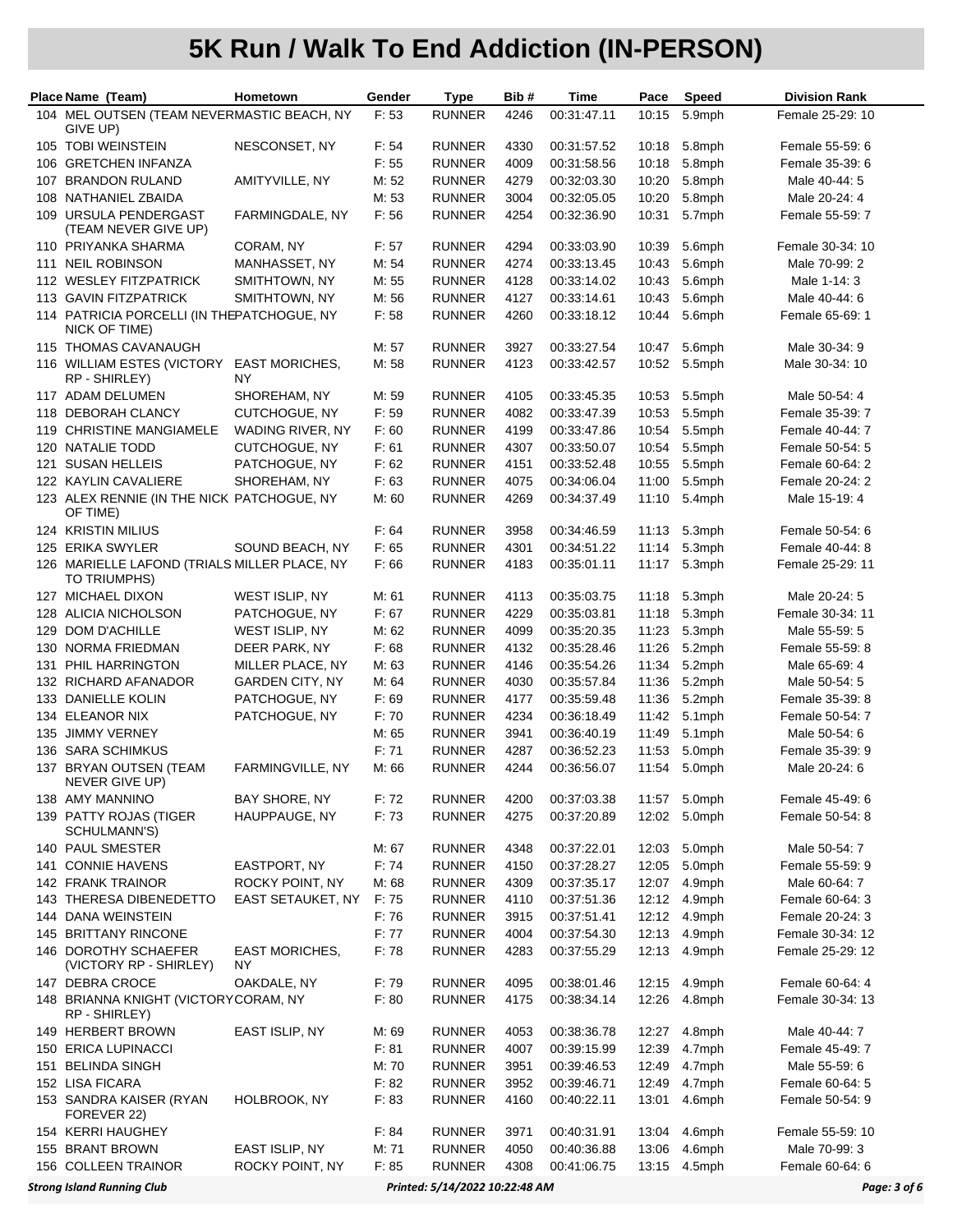| Place Name (Team)                                              | Hometown               | Gender | <b>Type</b>   | Bib# | Time                                 | Pace  | Speed  | <b>Division Rank</b> |
|----------------------------------------------------------------|------------------------|--------|---------------|------|--------------------------------------|-------|--------|----------------------|
| 157 CAREN IORIO                                                | SAYVILLE, NY           | F: 86  | <b>RUNNER</b> | 4156 | 00:41:28.87                          | 13:22 | 4.5mph | Female 65-69: 2      |
| 158 MICHAEL IORIO                                              | SAYVILLE, NY           | M: 72  | <b>RUNNER</b> | 4157 | 00:41:29.00                          | 13:22 | 4.5mph | Male 65-69: 5        |
| 159 AMANDA STRONG                                              | PATCHOGUE, NY          | F: 87  | <b>RUNNER</b> | 4300 | 00:41:36.08                          | 13:25 | 4.5mph | Female 35-39: 10     |
| 160 PATRICIA TROISE                                            | ROCKY POINT, NY        | F: 88  | <b>RUNNER</b> | 4312 | 00:41:36.32                          | 13:25 | 4.5mph | Female 65-69: 3      |
| 161 LEAH RILEY                                                 | SAYVILLE, NY           | F: 89  | <b>RUNNER</b> | 4271 | 00:41:36.90                          | 13:25 | 4.5mph | Female 45-49: 8      |
| 162 NANCY SMITH                                                | HOLTSVILLE, NY         | F: 90  | <b>RUNNER</b> | 4295 | 00:41:57.54                          | 13:32 | 4.4mph | Female 55-59: 11     |
| 163 EILEEN MCNALLY                                             | SHOREHAM, NY           | F: 91  | <b>RUNNER</b> | 4216 | 00:42:19.84                          | 13:39 | 4.4mph | Female 55-59: 12     |
| 164 MICHAEL MAROTTA (TIGER SMITHTOWN, NY<br>SCHULMANN'S)       |                        | M: 73  | <b>RUNNER</b> | 4204 | 00:42:23.47                          | 13:40 | 4.4mph | Male 55-59: 7        |
| 165 KRISTINE SMESTER                                           |                        | F: 92  | <b>RUNNER</b> | 4349 | 00:42:25.82                          | 13:41 | 4.4mph | Female 50-54: 10     |
| 166 JOSE MENDEZ                                                | BRENTWOOD, NY          | M: 74  | <b>RUNNER</b> | 4218 | 00:43:33.45                          | 14:03 | 4.3mph | Male 70-99: 4        |
| 167 JAYDEN CAMPOS (TIGER<br>SCHULMANN'S)                       | SMITHTOWN, NY          | M: 75  | <b>RUNNER</b> | 4064 | 00:44:23.05                          | 14:19 | 4.2mph | Male 1-14: 4         |
| 168 PAOLA CAMPOS (TIGER<br>SCHULMANN'S)                        | SMITHTOWN, NY          | F: 93  | <b>RUNNER</b> | 4065 | 00:44:28.71                          | 14:20 | 4.2mph | Female 45-49: 9      |
| 169 MAIQUELA RICHARDS                                          | PATCHOGUE, NY          | F: 94  | <b>RUNNER</b> | 4270 | 00:44:40.21                          | 14:24 | 4.2mph | Female 25-29: 13     |
| 170 BONTIN QUASHIEDUNCAN PATCHOGUE, NY                         |                        | F: 95  | <b>RUNNER</b> | 4264 | 00:44:41.26                          | 14:24 | 4.2mph | Female 50-54: 11     |
| 171 LAURIE BANWELL                                             |                        | F: 96  | <b>RUNNER</b> | 4008 | 00:44:45.07                          | 14:26 | 4.2mph | Female 45-49: 10     |
| 172 JOAN SCHUBERT                                              |                        | F: 97  | <b>RUNNER</b> | 3970 | 00:45:16.00                          | 14:36 | 4.1mph | Female 70-99: 1      |
| 173 DIANNE PORTER                                              |                        | F: 98  | <b>RUNNER</b> | 3986 | 00:45:41.68                          | 14:44 | 4.1mph | Female 60-64: 7      |
| 174 TIFFANY KEHOE                                              | ROCKY POINT, NY        | F: 99  | <b>RUNNER</b> | 4165 | 00:45:47.28                          | 14:46 | 4.1mph | Female 35-39: 11     |
| 175 SHAWN MCGAULEY (RYAN COMMACK, NY<br>FOREVER 22)            |                        | M: 76  | <b>RUNNER</b> | 4213 | 00:46:21.49                          | 14:57 | 4.0mph | Male 50-54: 8        |
| 176 JEAN OCONNOR (T93)                                         | HOLBROOK, NY           | F: 100 | <b>RUNNER</b> | 4238 | 00:47:43.08                          | 15:23 | 3.9mph | Female 70-99: 2      |
| 177 JENNIFER FAY (T93)                                         | HOLBROOK, NY           | F: 101 | <b>RUNNER</b> | 4125 | 00:47:45.97                          | 15:24 | 3.9mph | Female 40-44: 9      |
| 178 LIZ M FLYNN                                                | MOUNT SINAI, NY        | F: 102 | <b>RUNNER</b> | 4195 | 00:48:40.56                          | 15:42 | 3.8mph | Female 50-54: 12     |
| 179 JESSICA DRAGOS                                             | SELDEN, NY             | F: 103 | <b>RUNNER</b> | 4117 | 00:49:34.98                          | 15:59 | 3.8mph | Female 25-29: 14     |
| 180 NEEKO MARCHAND                                             | SELDEN, NY             | M: 77  | <b>RUNNER</b> | 4202 | 00:49:35.18                          | 15:59 | 3.8mph | Male 25-29: 3        |
| 181 ADAM LEVINE (RYAN<br>FOREVER 22)                           | LEVITTOWN, NY          | M: 78  | <b>RUNNER</b> | 4191 | 00:49:55.86                          | 16:06 | 3.7mph | Male 35-39: 6        |
| 182 TAYLOR LALLY (RYAN<br>FOREVER 22)                          | COMMACK, NY            | F: 104 | <b>RUNNER</b> | 4185 | 00:49:56.31                          | 16:06 | 3.7mph | Female 20-24: 4      |
| 183 MARK WEJCHERT                                              | <b>MOUNT SINAI, NY</b> | M: 79  | <b>RUNNER</b> | 4331 | 00:50:11.63                          | 16:11 | 3.7mph | Male 65-69: 6        |
| <b>184 MICHELLE BERTUCCI</b><br>(RYAN FOREVER 22)              | WEST BABYLON, NY       | F: 105 | <b>RUNNER</b> | 4042 | 00:50:15.28                          | 16:12 | 3.7mph | Female 45-49: 11     |
| 185 MICHAEL KELLY                                              |                        | M: 80  | <b>RUNNER</b> | 3948 | 00:50:19.68                          | 16:14 | 3.7mph | Male 50-54: 9        |
| 186 DEBBIE KELLY                                               |                        | F: 106 | <b>RUNNER</b> | 3947 | 00:50:24.52                          | 16:15 | 3.7mph | Female 40-44: 10     |
| 187 NEIL R. SCHLOTH                                            | LYNBROOK, NY           | M: 81  | <b>RUNNER</b> | 4290 | 00:50:51.54                          | 16:24 | 3.7mph | Male 65-69: 7        |
| 188 CONNOR MCGAULEY<br>(RYAN FOREVER 22)                       | COMMACK, NY            | M: 82  | <b>RUNNER</b> | 4211 | 00:51:36.03                          | 16:38 | 3.6mph | Male 20-24: 7        |
| 189 MARY ORTIZ                                                 | SHIRLEY, NY            | F: 107 |               |      | RUNNER 4243 00:52:58.06 17:05 3.5mph |       |        | Female 50-54: 13     |
| 190 JENNIFER LUCAS                                             |                        | F: 108 | <b>RUNNER</b> | 3946 | 00:53:04.76                          | 17:07 | 3.5mph | Female 50-54: 14     |
| 191 MAGGIE KLEIBER                                             | LINDENHURST, NY        | F: 109 | <b>RUNNER</b> | 4174 | 00:53:04.90                          | 17:07 | 3.5mph | Female 15-19: 2      |
| 192 KRISTINE PARRINELLI                                        | SMITHTOWN, NY          | F: 110 | <b>RUNNER</b> | 4250 | 00:54:34.77                          | 17:36 | 3.4mph | Female 40-44: 11     |
| 193 MARLENE DURAI                                              | SAINT JAMES, NY        | F: 111 | <b>RUNNER</b> | 4118 | 00:54:35.21                          | 17:36 | 3.4mph | Female 50-54: 15     |
| 194 HEATHER VENTIMIGLIA                                        | NORTH BABYLON,<br>NY   | F: 112 | <b>RUNNER</b> | 4322 | 00:54:48.37                          | 17:40 | 3.4mph | Female 35-39: 12     |
| 195 ANTHONY J UVENIO (TIGER SMITHTOWN, NY<br>SCHULMANN'S)      |                        | M: 83  | <b>RUNNER</b> | 4320 | 00:55:11.34                          | 17:48 | 3.4mph | Male 1-14: 5         |
| 196 ANTHONY UVENIO (TIGER SMITHTOWN, NY<br>SCHULMANN'S)        |                        | M: 84  | <b>RUNNER</b> | 4319 | 00:55:13.37                          | 17:48 | 3.4mph | Male 50-54: 10       |
| 197 CHAD LETTON                                                | NEW YORK, NY           | M: 85  | <b>RUNNER</b> | 4190 | 00:55:21.50                          | 17:51 | 3.4mph | Male 70-99: 5        |
| 198 NICOLE BARRY                                               |                        | F: 113 | <b>RUNNER</b> | 4265 | 00:55:27.44                          | 17:53 | 3.4mph | Female 45-49: 12     |
| 199 ANTHONY FLYNN                                              | <b>MOUNT SINAI, NY</b> | M: 86  | <b>RUNNER</b> | 4129 | 00:55:43.80                          | 17:58 | 3.3mph | Male 25-29: 4        |
| 200 EMMA TURLEY                                                | WADING RIVER, NY       | F: 114 | <b>RUNNER</b> | 4315 | 00:55:48.00                          | 18:00 | 3.3mph | Female 15-19: 3      |
| 201 CARLY MULROY                                               | WADING RIVER, NY       | F: 115 | <b>RUNNER</b> | 4223 | 00:55:48.14                          | 18:00 | 3.3mph | Female 15-19: 4      |
| 202 KELLY WATSON (SHARPIES CENTERPORT, NY<br><b>WARRIORS</b> ) |                        | F: 116 | <b>RUNNER</b> | 4328 | 00:56:01.87                          | 18:04 | 3.3mph | Female 40-44: 12     |
| 203 STACY DELGIORNO<br>(SHARPIES WARRIORS)                     | BELLPORT, NY           | F: 117 | <b>RUNNER</b> | 4102 | 00:56:03.39                          | 18:04 | 3.3mph | Female 45-49: 13     |
| 204 PAIGE SANTORELLO<br>(VICTORY RP - SHIRLEY)                 | CORAM, NY              | F: 118 | <b>RUNNER</b> | 4281 | 00:57:02.45                          | 18:24 | 3.3mph | Female 30-34: 14     |
| 205 JESSICA BEBAN (VICTORY CORAM, NY<br>RP - SHIRLEY)          |                        | F: 119 | <b>RUNNER</b> | 4037 | 00:57:02.65                          | 18:24 | 3.3mph | Female 30-34: 15     |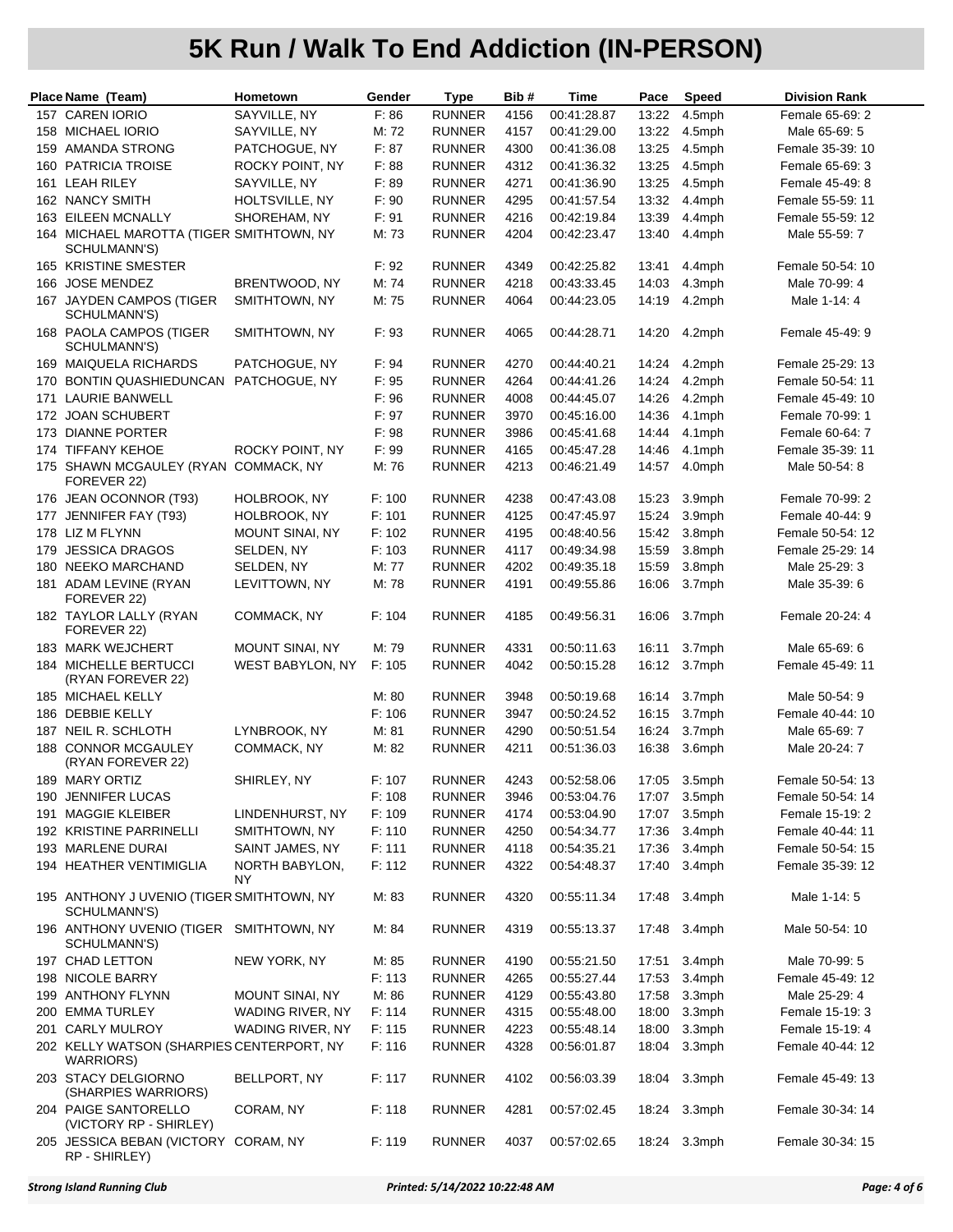|     | Place Name (Team)                                         | <b>Hometown</b>               | Gender | <b>Type</b>   | Bib# | Time        | Pace  | Speed     | <b>Division Rank</b> |
|-----|-----------------------------------------------------------|-------------------------------|--------|---------------|------|-------------|-------|-----------|----------------------|
|     | 206 STACEY CARENZA                                        | LINDENHURST, NY               | F: 120 | <b>RUNNER</b> | 4066 | 00:57:19.21 | 18:29 | 3.2mph    | Female 55-59: 13     |
|     | (SHARPIES WARRIORS)                                       |                               |        |               |      |             |       |           |                      |
|     | 207 TAMMY DELGIORNO<br>(SHARPIES WARRIORS)                | BELLPORT, NY                  | F: 121 | <b>RUNNER</b> | 4103 | 00:57:24.20 | 18:31 | 3.2mph    | Female 60-64: 8      |
|     | 208 AMANDA TRANGUCCI                                      | MASTIC, NY                    | F: 122 | <b>RUNNER</b> | 4311 | 00:57:43.50 | 18:37 | 3.2mph    | Female 35-39: 13     |
|     | 209 CAROL BALLAN (VICTORY<br>RP - SHIRLEY)                | WEST SAYVILLE, NY             | F: 123 | <b>RUNNER</b> | 4034 | 00:58:28.56 | 18:51 | 3.2mph    | Female 55-59: 14     |
|     | 210 JOHN POWERS (VICTORY<br>RP - SHIRLEY)                 | OAKDALE, NY                   | M: 87  | <b>RUNNER</b> | 4261 | 00:58:29.07 | 18:51 | 3.2mph    | Male 45-49: 5        |
|     | 211 AMANDA BALLAN                                         |                               | F: 124 | <b>RUNNER</b> | 3789 | 00:58:29.85 | 18:52 | 3.2mph    | Female 20-24: 5      |
|     | 212 BRIANNA ACHILLE                                       |                               | F: 125 | <b>RUNNER</b> | 3957 | 00:58:41.56 | 18:55 | 3.2mph    | Female 15-19: 5      |
|     | 213 ANNE MARTIN                                           | BAYPORT, NY                   | F: 126 | <b>RUNNER</b> | 4206 | 00:59:01.28 | 19:02 | 3.2mph    | Female 70-99: 3      |
|     | 214 ANN SACCENTE                                          | PORT JEFFERSON<br>STATION, NY | F: 127 | <b>RUNNER</b> | 4280 | 00:59:01.60 | 19:02 | 3.2mph    | Female 65-69: 4      |
|     | 215 LAURA D'ACHILLE                                       | WEST ISLIP, NY                | F: 128 | <b>RUNNER</b> | 4100 | 00:59:28.86 | 19:11 | $3.1$ mph | Female 50-54: 16     |
|     | 216 CARLA HANSON                                          | CALVERTON, NY                 | F: 129 | <b>RUNNER</b> | 4144 | 00:59:39.69 | 19:14 | 3.1mph    | Female 55-59: 15     |
|     | 217 SKY HANSON                                            | CALVERTON, NY                 | F: 130 | <b>RUNNER</b> | 4145 | 00:59:41.56 | 19:15 | 3.1mph    | Female 15-19: 6      |
|     | 218 MICHAEL SQUILLACIOTI<br>(RYAN FOREVER 22)             | SMITHTOWN, NY                 | M: 88  | <b>RUNNER</b> | 4299 | 00:59:55.46 | 19:19 | $3.1$ mph | Male 65-69: 8        |
|     | 219 DEBORAH BRADLEY                                       | BABYLON, NY                   | F: 131 | <b>RUNNER</b> | 4048 | 01:00:10.54 | 19:24 | $3.1$ mph | Female 55-59: 16     |
| 220 | <b>JAMES NORRU</b>                                        |                               | M: 89  | <b>RUNNER</b> | 4002 | 01:00:10.84 | 19:24 | $3.1$ mph | Male 60-64: 8        |
|     | 221 WILLIAM BRADLEY                                       | BABYLON, NY                   | M: 90  | <b>RUNNER</b> | 4049 | 01:00:13.78 | 19:25 | 3.1mph    | Male 60-64: 9        |
|     | 222 MIA LAFOND (TRIALS TO<br>TRIUMPHS)                    | MILLER PLACE, NY              | F: 132 | <b>RUNNER</b> | 4184 | 01:00:21.06 | 19:28 | 3.1mph    | Female 15-19: 7      |
|     | 223 FRAN LAFOND (TRIALS TO MILLER PLACE, NY<br>TRIUMPHS)  |                               | F: 133 | <b>RUNNER</b> | 4181 | 01:00:22.10 | 19:28 | $3.1$ mph | Female 55-59: 17     |
|     | 224 LENNY LAFOND (TRIALS TO MILLER PLACE, NY<br>TRIUMPHS) |                               | M: 91  | <b>RUNNER</b> | 4182 | 01:00:22.90 | 19:28 | $3.1$ mph | Male 60-64: 10       |
|     | 225 LUCHI BATISTA                                         | MIDDLE ISLAND, NY             | F: 134 | <b>RUNNER</b> | 4036 | 01:00:23.25 | 19:28 | 3.1mph    | Female 35-39: 14     |
|     | 226 JODI TURNER                                           | CORAM, NY                     | F: 135 | <b>RUNNER</b> | 4317 | 01:00:24.69 | 19:29 | 3.1mph    | Female 50-54: 17     |
|     | 227 JILL BURZYNSKI                                        | MILLER PLACE, NY              | F: 136 | <b>RUNNER</b> | 4059 | 01:00:46.70 | 19:36 | 3.1mph    | Female 50-54: 18     |
|     | 228 FIONA BURZYNSKI                                       | MILLER PLACE, NY              | F: 137 | <b>RUNNER</b> | 4058 | 01:00:46.76 | 19:36 | 3.1mph    | Female 1-14: 4       |
|     | 229 WILLIE LUMSFORD                                       |                               | M: 92  | <b>RUNNER</b> | 3929 | 01:01:11.95 | 19:44 | 3.0mph    | Male 55-59: 8        |
|     | 230 BARBARA C KULLEN<br>(KULLEN & AMP; ELOISE)            | SHOREHAM, NY                  | F: 138 | <b>RUNNER</b> | 4180 | 01:03:02.30 | 20:20 | 3.0mph    | Female 70-99: 4      |
|     | 231 PEGGY WICHROWSKI (IN<br>THE NICK OF TIME)             | PATCHOGUE, NY                 | F: 139 | <b>RUNNER</b> | 4335 | 01:03:42.66 | 20:33 | 2.9mph    | Female 55-59: 18     |
|     | 232 JENNIFER CROCE                                        | OAKDALE, NY                   | F: 140 | <b>RUNNER</b> | 4096 | 01:04:00.92 | 20:39 | 2.9mph    | Female 25-29: 15     |
|     | 233 SEAN WOLL                                             | MEDFORD, NY                   | M: 93  | <b>RUNNER</b> | 4340 | 01:04:03.71 | 20:39 | 2.9mph    | Male 35-39: 7        |
|     | 234 CATHERINE WOLL                                        | MEDFORD, NY                   | F: 141 | <b>RUNNER</b> | 4339 | 01:04:04.10 | 20:40 | 2.9mph    | Female 35-39: 15     |
|     | 235 COLLEEN JEFFUS                                        | HOLBROOK, NY                  | F: 142 | <b>RUNNER</b> | 4158 | 01:04:27.74 | 20:47 | 2.9mph    | Female 30-34: 16     |
|     | 236 LARRY ZALAK                                           | MEDFORD, NY                   | M: 94  | <b>RUNNER</b> | 4341 | 01:04:29.08 | 20:48 | 2.9mph    | Male 65-69: 9        |
|     | 237 ROXANNE ZALAK                                         | MEDFORD, NY                   | F: 143 | <b>RUNNER</b> | 4343 | 01:04:29.82 | 20:48 | 2.9mph    | Female 65-69: 5      |
|     | 238 JENNIFER KLEIBER                                      | LINDENHURST, NY               | F: 144 | <b>RUNNER</b> | 4172 | 01:04:33.50 | 20:49 | 2.9mph    | Female 45-49: 14     |
|     | 239 LORI MCGAULEY (RYAN<br>FOREVER 22)                    | COMMACK, NY                   | F: 145 | <b>RUNNER</b> | 4212 | 01:04:40.52 | 20:51 | 2.9mph    | Female 50-54: 19     |
|     | 240 JESS ALFARO                                           |                               | F: 146 | <b>RUNNER</b> | 3795 | 01:04:49.13 | 20:54 | 2.9mph    | Female 20-24: 6      |
|     | 241 DANIELLE SILVA                                        |                               | F: 147 | <b>RUNNER</b> | 3792 | 01:04:49.89 | 20:54 | 2.9mph    | Female 25-29: 16     |
|     | 242 JAMESON BERTSCHI                                      |                               | M: 95  | <b>RUNNER</b> | 3901 | 01:04:53.06 | 20:55 | 2.9mph    | Male 1-14: 6         |
|     | 243 GERARD PEYER                                          | <b>WILLISTON PARK,</b><br>ΝY  | M: 96  | <b>RUNNER</b> | 4257 | 01:04:53.46 | 20:55 | 2.9mph    | Male 60-64: 11       |
|     | 244 ELOISE CATOGGIO<br>(KULLEN & AMP; ELOISE)             | SHOREHAM, NY                  | F: 148 | <b>RUNNER</b> | 4074 | 01:04:58.89 | 20:57 | 2.9mph    | Female 70-99: 5      |
|     | 245 EILEEN BROWN                                          | EAST ISLIP, NY                | F: 149 | <b>RUNNER</b> | 4052 | 01:05:00.68 | 20:58 | 2.9mph    | Female 60-64: 9      |
|     | 246 KRISTINE JEFFUS                                       |                               | F: 150 | <b>RUNNER</b> | 4350 | 01:05:01.37 | 20:58 | 2.9mph    | Female 30-34: 17     |
|     | 247 LAURA TRAMUTA (RYAN<br>FOREVER 22)                    | COMMACK, NY                   | F: 151 | <b>RUNNER</b> | 4310 | 01:05:02.17 | 20:58 | 2.9mph    | Female 55-59: 19     |
|     | 248 CHRISTIE RISTORI                                      | RIDGE, NY                     | F: 152 | <b>RUNNER</b> | 4272 | 01:05:03.43 | 20:59 | 2.9mph    | Female 35-39: 16     |
|     | 249 KRISTA BERTSCHI                                       |                               | F: 153 | <b>RUNNER</b> | 3903 | 01:05:03.59 | 20:59 | 2.9mph    | Female 50-54: 20     |
|     | 250 ALEXIS MAZZELLA                                       |                               | F: 154 | <b>RUNNER</b> | 3900 | 01:05:10.75 | 21:01 | 2.9mph    | Female 20-24: 7      |
|     | 251 MADEL MAZZELLA                                        | CORAM, NY                     | F: 155 | <b>RUNNER</b> | 4208 | 01:05:12.51 | 21:02 | 2.9mph    | Female 40-44: 13     |
|     | 252 JULIANA HALL                                          | HOLBROOK, NY                  | F: 156 | <b>RUNNER</b> | 4142 | 01:05:18.55 | 21:04 | 2.8mph    | Female 55-59: 20     |
|     | 253 DAVID CROCE                                           | OAKDALE, NY                   | M: 97  | <b>RUNNER</b> | 4094 | 01:05:19.78 | 21:04 | 2.8mph    | Male 60-64: 12       |
|     | 254 DONNA BORNFRIEND                                      | BRENTWOOD, NY                 | F: 157 | <b>RUNNER</b> | 4047 | 01:05:34.76 | 21:09 | 2.8mph    | Female 50-54: 21     |
|     |                                                           |                               |        |               |      |             |       |           |                      |